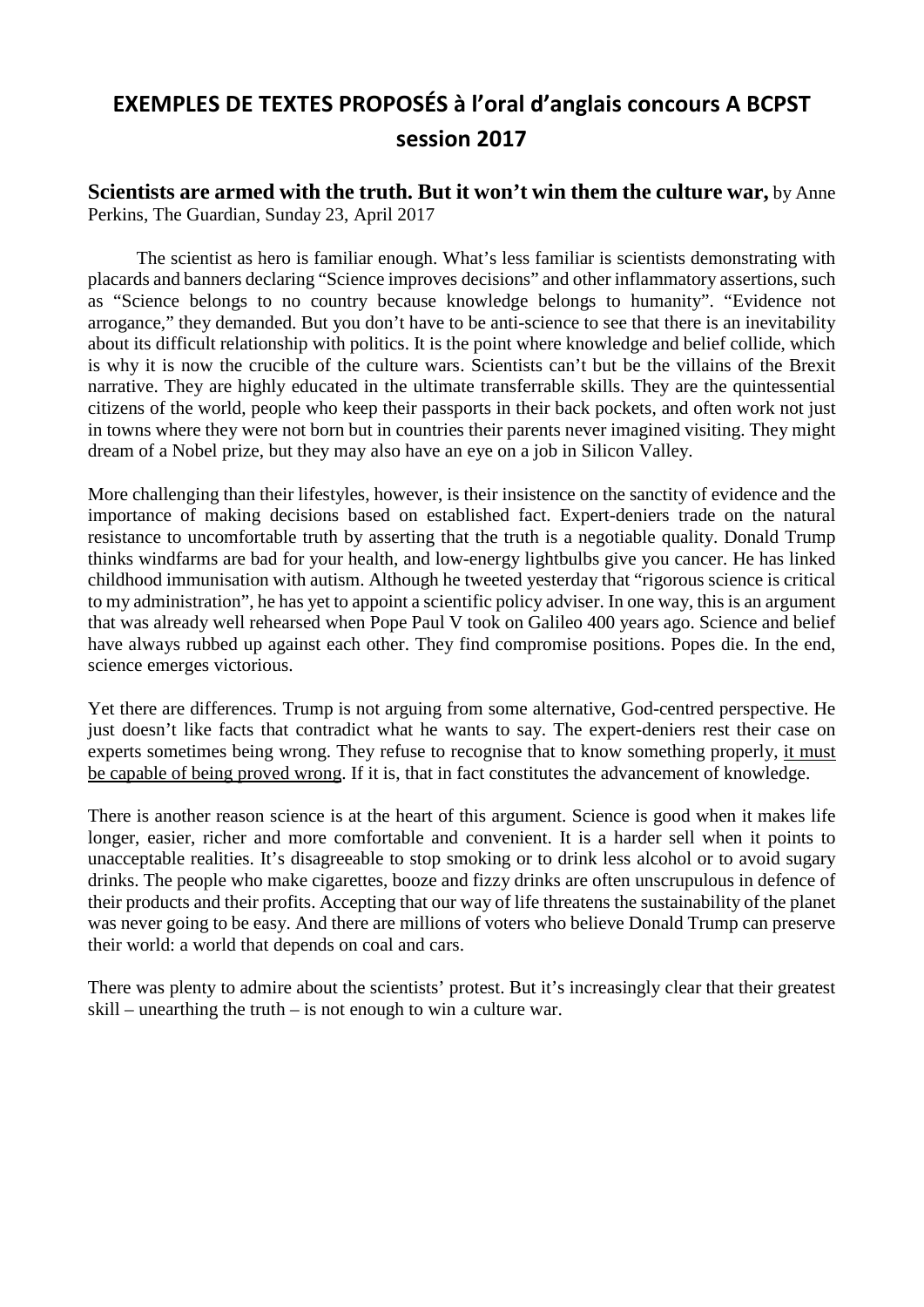### **Anxious Indians turn to astrologers for insight into future under Trump** *The*

*Washington Post*, February 2, 2017

Astrologer Vinod Shastri practices next to the ancient observatory here, where the astronomers of the maharaja once monitored the heavens. Normally, customers coming to Shastri's tiny office — a fading sign over the door reads "Astrological Council & Research Institute" — give a handful of rupees in exchange for his help predicting auspicious times for marriage, charting a career path or healing a broken heart. But in the past six months, a rhetorically pugilistic, orangehaired politician from another continent has loomed large in their catalogue of worries.

It began with a dark-suited hotelier from Mumbai who jetted in for a day with one question: Would Donald Trump win the presidency? Shastri now fields up to five calls a day from clients wanting to know what the stars and planets have to say about the world's uncertain, post-fact future. Many are scared, he said. "When I told them that he will win, their response was that America will be destroyed and that he can do anything," Shastri said.

Now clients are wondering "how his relationships will affect Indian leaders, how he will do for India, his relationship with U.K. [and] the effect he will have on Indian-U.S. business relations." Indians have long embraced astrology, the practice — or, as many would say, pseudo-science — of divining the future by the movement of the celestial bodies. Families pairing up their daughters and sons for marriage consult star charts before the deal is sealed, and businesses hold launch dates on auspicious days and times.

Indian politicians are particularly superstitious, known to consult their pet astrologers on cabinet shake-ups and big speeches. Vaibhav Magon, 25, the founder of Askmonk, an astrology application for mobile phones, says his business has seen a "huge spike" in Trump-related queries to its in-house astrologers in recent weeks — mostly from investors and would-be immigrants worried about visas. "People are uncertain about the future, and they're looking for astrologers to guide them or come up with a solution," he said. It is not surprising that his Indian clientele would turn to astrology during tumultuous times, he said. "Astrology is inherent within us, whether it's taking a decision to get married or starting up a business."

Agarwal has been working in the United States on a temporary H-1B visa, a program for highly skilled foreign workers that the White House has targeted for reform, and was worried that the program might be modified or changed. "People in my age group want to know if they're in a position to rise in their careers and what the future looks like. That's what I want to know," Agarwal said. "Is he going to do something that's going to put my future in the line of fire? If so, I'd rather stay back [in India] and build something here."

The astrologers all agreed that prospects for the international community in the United States do not look good and warned him to watch Trump's new policies carefully. Nevertheless, Agarwal says, he decided to go back to Chicago — for now.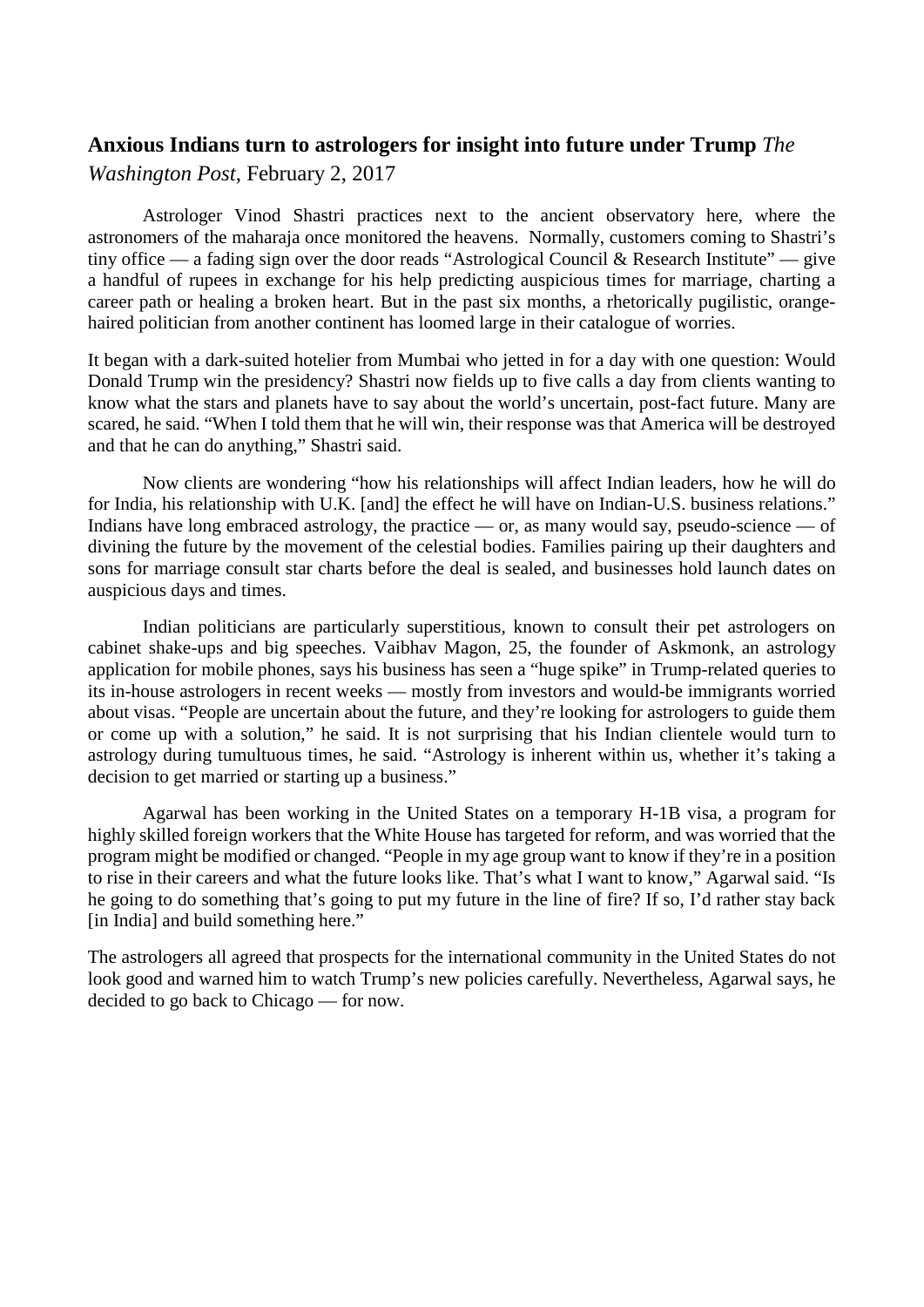## **Chinese university to open in Oxford despite ideological crackdown at home** *The Guardian*. April. 6, 2017

One of China's top universities is preparing to open a campus at the heart of British academic life, just months after President Xi Jinping called for Chinese universities to be transformed into strongholds of Communist party rule. Peking University, an elite Beijing institution where Mao Zedong once worked as a librarian, will open a branch of its HSBC Business School in Oxford early next year, the respected financial magazine Caixin reported on Thursday.

The school is setting up camp in Foxcombe Hall which it recently purchased for a reported £8.8m. The 19th century manor was home to the eight earl of Berkeley. Peking University said courses at its Oxford campus, which is not connected to the University of Oxford, would focus on "professional knowledge of China's economy, financial market and corporate management". Wen Hai, its dean, said Peking University had beaten off competition from three rivals, including an unnamed Oxford college, by offering a "very tempting price" that left the sellers "little room to say 'no''".

Speaking to Caixin, Wen said the university had been able to do so thanks to its close ties to China's Communist party. Those connections allowed it to "to expedite the transfer of money transfer needed for the acquisition" despite tight capital controls imposed by Beijing in an attempt to stop firms and citizens shifting large sums of money overseas. Last summer's vote to leave the EU, which has seen the pound plummet against the Chinese yuan, will also have helped the buyers.

Caixin said the university's decision to expand into the "city of dreaming spires" came as Beijing pondered ambitious plans to boost the global standing of China's top universities. Peking University, currently ranked the world's 29th best university, had been handed billions of yuan by the government to "improve its research facilities and recruit teaching staff from top universities abroad to boost its international profile", it said.

Prestigious British schools have set their sights on mainland China over the last 15 years with public schools including Harrow, Dulwich College and Wellington all opening spin-offs. British universities have also made moves into the mainland, where it is now possible to study at campuses operated by the University of Nottingham and the University of Liverpool.

Peking University described its Oxford campus, designed for students from both Europe and China as "a bold step" and "an important milestone for the development of China's higher education, given its inferior position globally over the past century".

The acquisition comes a few months after President Xi, whom liberal scholars accuse of presiding over a severe cjampdown on freedom of expression, declared Chinese universities should be party ''strongholds''. Echoing a 1932 speech by Joseph Stalin, Xi called teachers "engineers of the human soul" whose "sacred mission" was to help students "improve in ideological quality [and] political awareness".

Mainland China now has two universities in the world's top 40, according to the Times Higher Education rankings. Even so, senior Communist party leaders have looked abroad to educate their offspring.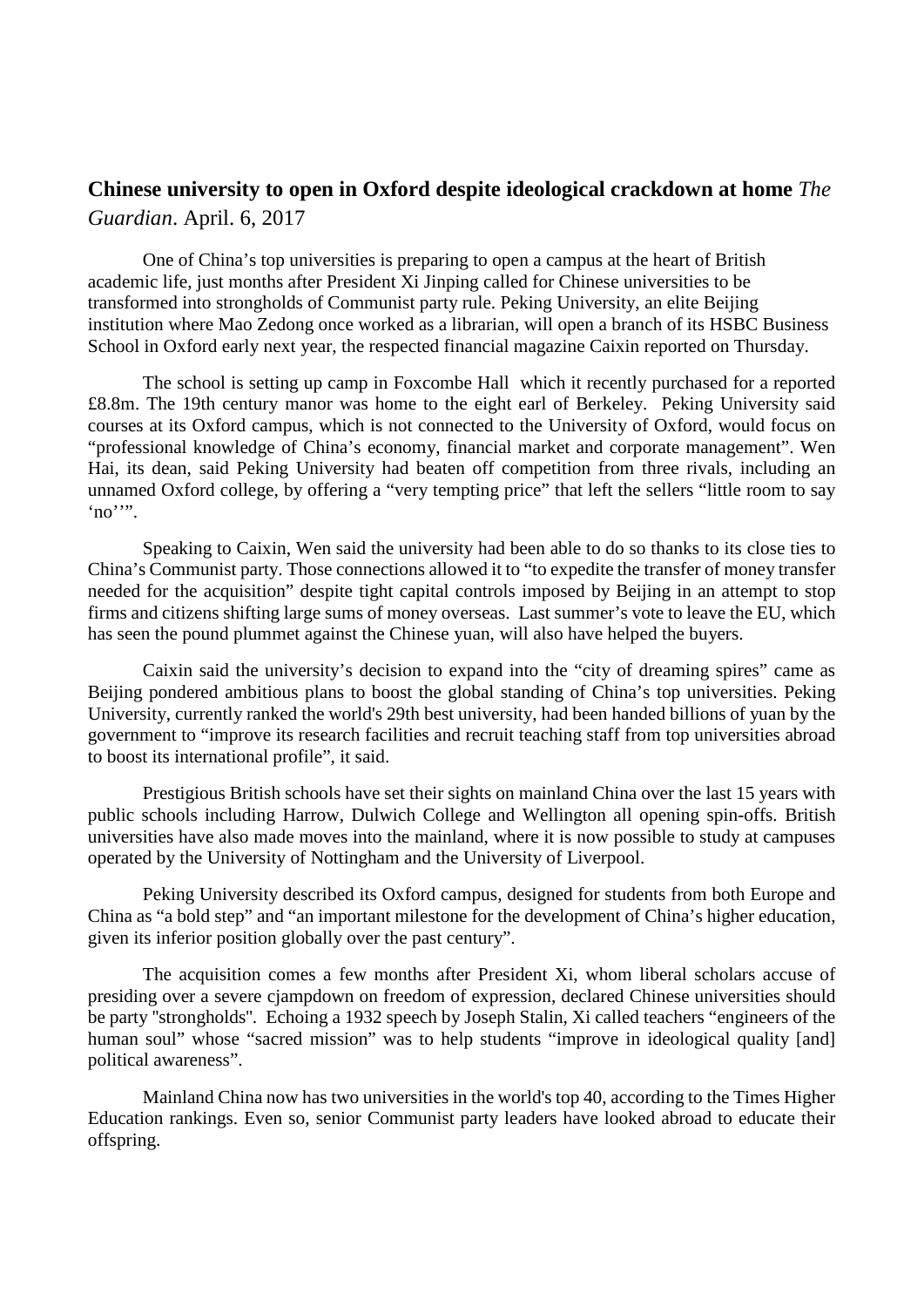#### **How to get ahead in Silicon Valley: hide being a woman, says male 'expert',** *The Guardian,* September 29 2016

A Wall Street Journal article encouraging women in technology to "create an online presence that obscures their gender" has drawn expressions of outrage and shocked disbelief from the community it purports to advise. Writing for a regular column dubbed "The Experts", venture capitalist John Greathouse suggested that women should escape the gender bias that pervades the tech industry by pretending not to be women. "A gender-neutral persona allows women to access opportunities that might otherwise be closed to them," he wrote. "In your LinkedIn profile, Twitter account, email address and online correspondence use your initials (or a unisex name) and eliminate photos."

The tech industry is a notoriously hostile environment for women workers. Women are greatly outnumbered at most major tech companies, and a 2016 survey found that 60% of women working in Silicon Valley had experienced sexual harassment. A 2015 report on Silicon Valley found that men were earning 61% more than their female counterparts.

Greathouse largely ascribes such disparities to unconscious bias rather than intentional discrimination. "I happen to believe that this bias is at least somewhat the result of unconscious factors," he wrote. "Much like a book, people cannot avoid judging their fellow humans by their 'cover'." Greathouse bolstered his case for women to hide their gender by pointing to the "blind auditions" used by orchestras, which helped professional orchestras transform from being 95% male in the 1970s to much more equal. Of course, under the orchestra system, both men and women screen their identities during auditions.

The idea has gained traction in the tech industry, where some startups are attempting to transform the hiring process by anonymizing candidates. Interviewing.io, for example, is a platform that allows tech companies to conduct technical interviews through an entirely anonymous system. The program includes voice masking technology that obscures a job applicant's gender and is already being used by companies including Uber, Twitch, and Lyft.

"There's this axiom in this article that the status quo is working and we just need to do little tweaks," said Aline Lerner, the founder and CEO of interviewing.io, in response to the Wall Street Journal article. "The real issue is that résumé-based hiring is not working very well. Any kind of hiring that opens up to biases is not working." Lerner said that using the anonymous interviewing tool helps neutralize those biases by allowing employers to "focus primarily and exclusively on whether that person can write code or not". She also pointed out that all candidates need to use the tool, not only the women. "In order for anonymity to be viable it has to be full anonymity."

Greathouse's article makes the implicit argument that fixing gender bias is the responsibility of women, not men. His calls for gender neutrality interestingly do not apply to men, suggesting that his idea of neutrality is in fact simply male.

Greathouse did not immediately respond to requests for comment. He is a managing partner at Rincon Venture Partners, a venture capital firm that invests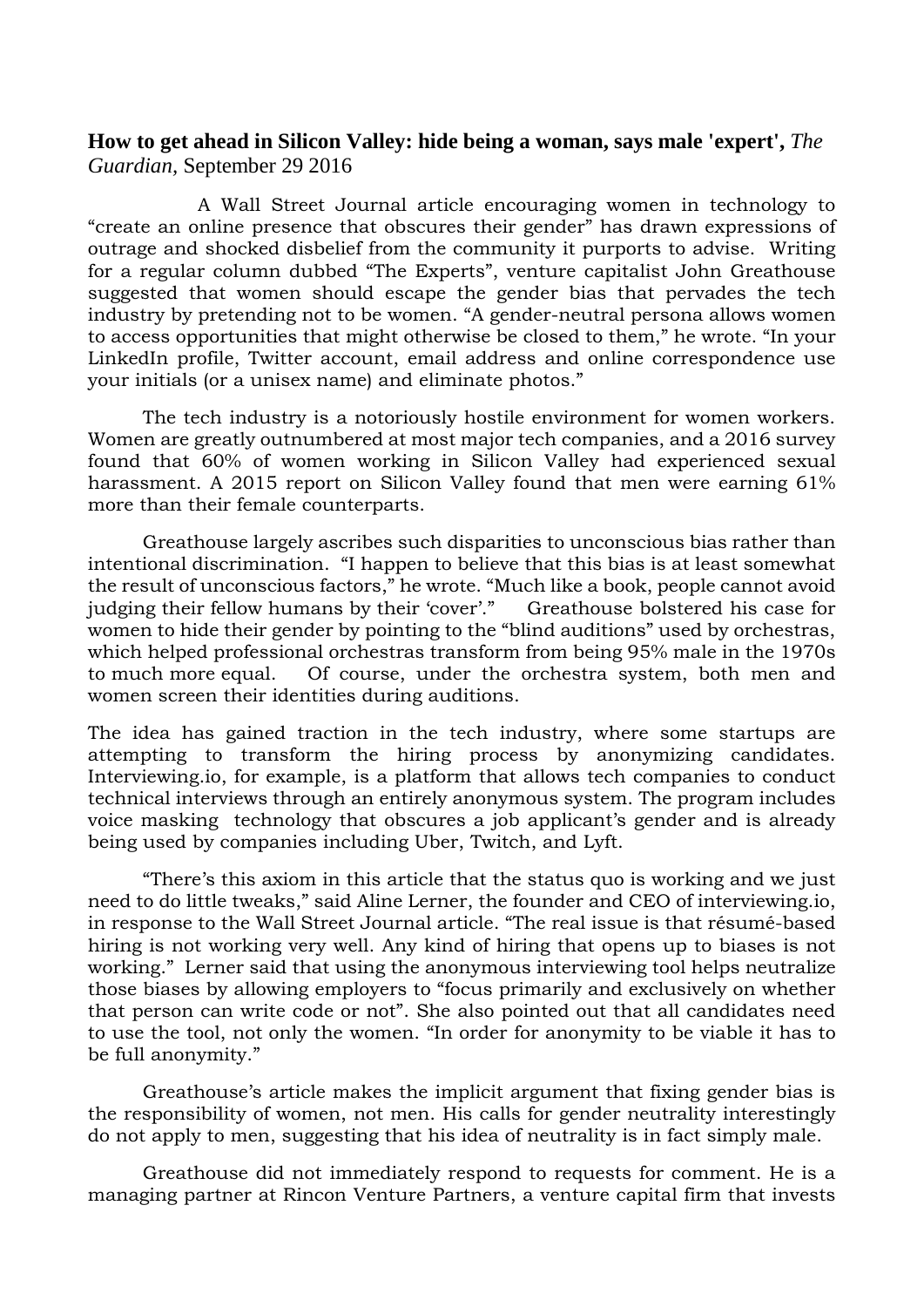in web-based businesses. According to its website, Rincon has two male managing directors. The firm also lists 12 advisors, 11 of whom are men.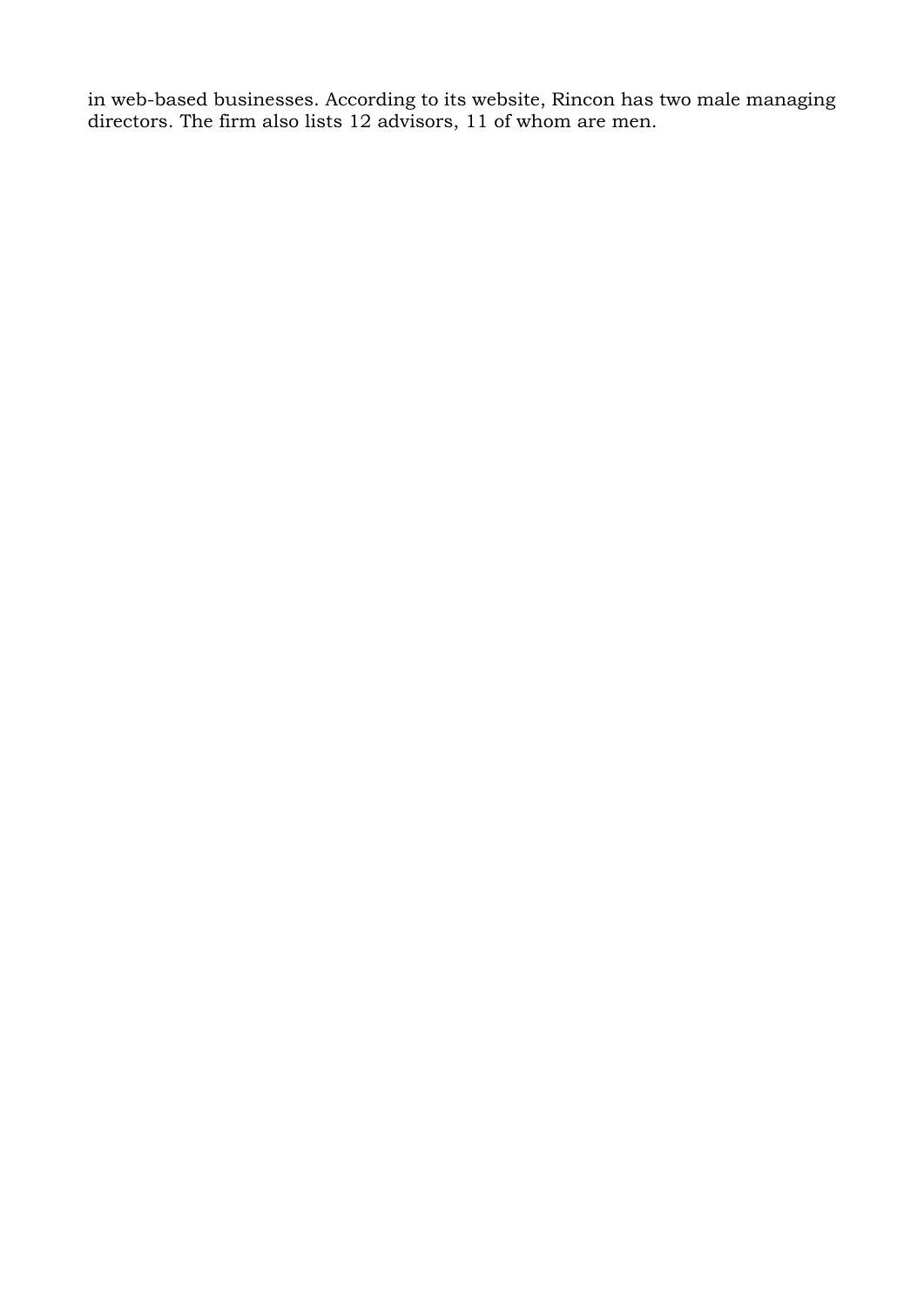#### **Wrong division**

#### **The trend of separation in the skies**

SEGREGATION on airlines has a long history. Sometimes it is understandable. Carriers' business models depend on them drawing a curtain between those of us stuffed into economyclass seats and our betters who have paid for lie-flat beds. But new forms of segregation are replacing it. This time, though, they are less to do with enshrining differences and more for the benefit of those being segregated. Or so the argument goes.

On 11th January, Ashwani Lohani, the boss of Air India, told *The Hindu* newspaper that the carrier plans to reserve six seats in the front rows of its aeroplanes for women passengers who are travelling alone. As the paper explains:

The move assumes significance, as it comes soon after an on-board incident in Air India's Mumbai-Newark flight late last month where a flyer reportedly groped a woman co-passenger. During the flight, a business class passenger changed his seat to sit next to a female passenger in the economy class and allegedly groped her when she fell asleep.

Separation when travelling feels like a trend. Japan has had female-only carriages on some of its commuter trains for over a decade. Their introduction was a reaction to a record number of women complaining that they had been groped on Tokyo trains. It is not only on planes and trains. Some business hotels, for example, have experimented with women-only floors. Female taxi services can be found in many cities around the world. This is all unfortunate, but understandable. If some women feel vulnerable when travelling alone, they have the right to have that uneasy feeling countered.

Still, it is a conundrum. Segregation might be a short-term solution, but it is no answer if we want to change attitudes in the long term. Much better to mitigate the causes of the problems, rather than simply hive of sections of travellers. Take the Air India case above (the details of which are still far from clear). In a similar situation, solutions might range from placing solo women next to families, to questioning why on earth a man might want to swap a business class seat for one next to a young woman flying on her own.

There is a further issue. The more others are segregated from us, the more we expect similar treatment for our own clans. El Al flights, for example, have been disrupted in recent years as *haredi* (ultra-orthodox) Jews have refused to sit next to women who have been assigned an adjacent seat, as their faith prohibits contact with a non-related female. Planes can get stuck on the runway as the innocent women are pressured (sometimes by employees of the airline, it seems) into swapping seats.

One mooted solution has been to have an area in the cabin set aside on El Al flights for *haredi*. But that is a slippery slope. If everyone got their way, and cut themselves off from those who offended their sensibilities, planes would soon run out of space. Some Asian carriers have now introduced child-free zones where passengers can put distance between themselves and anyone inconsiderate enough not to have grown into a fully functioning human being. In the long term, harmony tends to arise when people are not forcefully segregated.

*The Economist*, January 16<sup>th</sup>, 2017.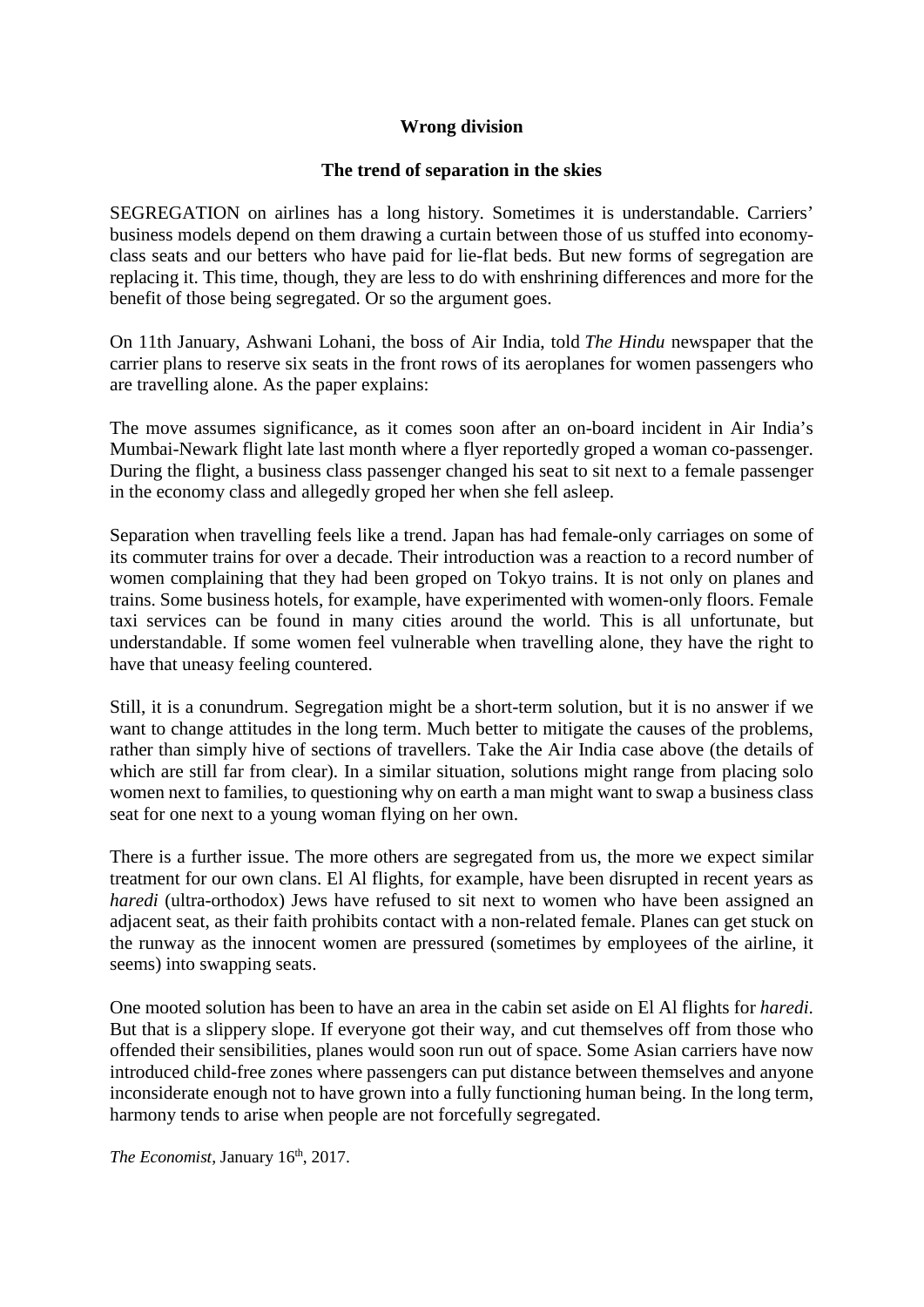# **Princess Stabs Pop Star? Finally, a Royal Return to Form**

Terence Blacker, *The Guardian*, Monday 28 November 2016

At last, in our bewildering world, there is reassuring news. A sinister buffoon may be about to become the most powerful man in the free world, our country may be staggering cluelessly into an uncertain future, […], but, in one area at least, the old standards are being maintained. Members of the royal family are still behaving like twits. Until this past weekend, some of us may not have known or cared about Princess Beatrice. […]

Now we know. Princess Beatrice is the daughter of Sarah Ferguson, Duchess of York. She has just carved her name in the history books by stabbing the singer Ed Sheeran in the cheek. At a party at the Royal Lodge in Windsor, another pop star, James Blunt, joked that he would like to be knighted. Mock knightings turn out to be quite the thing at royal parties, apparently – it was one of Fergie's favourite japes – and so Princess Beatrice reached for a ceremonial sword, raised it high over her head, and slashed pop's ginger man in the face.

At a time when there has been a dearth of royal madcap stories – Prince William and the Duchess of Cambridge are decorative but dull, Prince Harry is behaving himself, Prince Charles is mellowing – the "princess stabs pop star" story represents something of a return to form. The British public expect at least some of the royal family to make fools of themselves. It is largely what they are there for. They are court jesters to the nation. [...]

In the mid-1980s, I wrote a book with Willie Donaldson to mark the marriage of Prince Andrew and Fergie. Called *101 Things You Didn't Know About the Royal Lovebirds*, it was written under the name of Talbot Church, a court correspondent who called himself "the man the royals trust". It was meant to be a parody of tabloid journalism – prurient, snobbish, ill-informed and, above all, absurd.

The problem, we quickly discovered, was that people, and indeed much of the press, will believe anything about the royals. Among the 101 things revealed was a story that Fergie had once been arrested in a New Orleans brothel, having mistaken it for a hotel. Her Romeo prince was so impervious to pain that on one occasion, during Prince Charles's mystical phase, he startled his brother by levitating over a lighted gas ring.

The stories were run by the Sun as fact. One anecdote found its way into Kitty Kelley's biography of Prince Philip. When, years later, Talbot returned to cover the wedding of Prince William and Kate Middleton, the same thing happened. I wrote that the Duke of Edinburgh suffered from a rare condition called "royal Tourette syndrome", and that three equerries had been given the responsibility of keeping him away from President Obama. The next day, Paul Dacre, editor of the Daily Mail, furiously asked his journalists how they had missed the story.

Fiction blurs effortlessly into fact when it comes to the royal family. They were post-truth long before it became fashionable.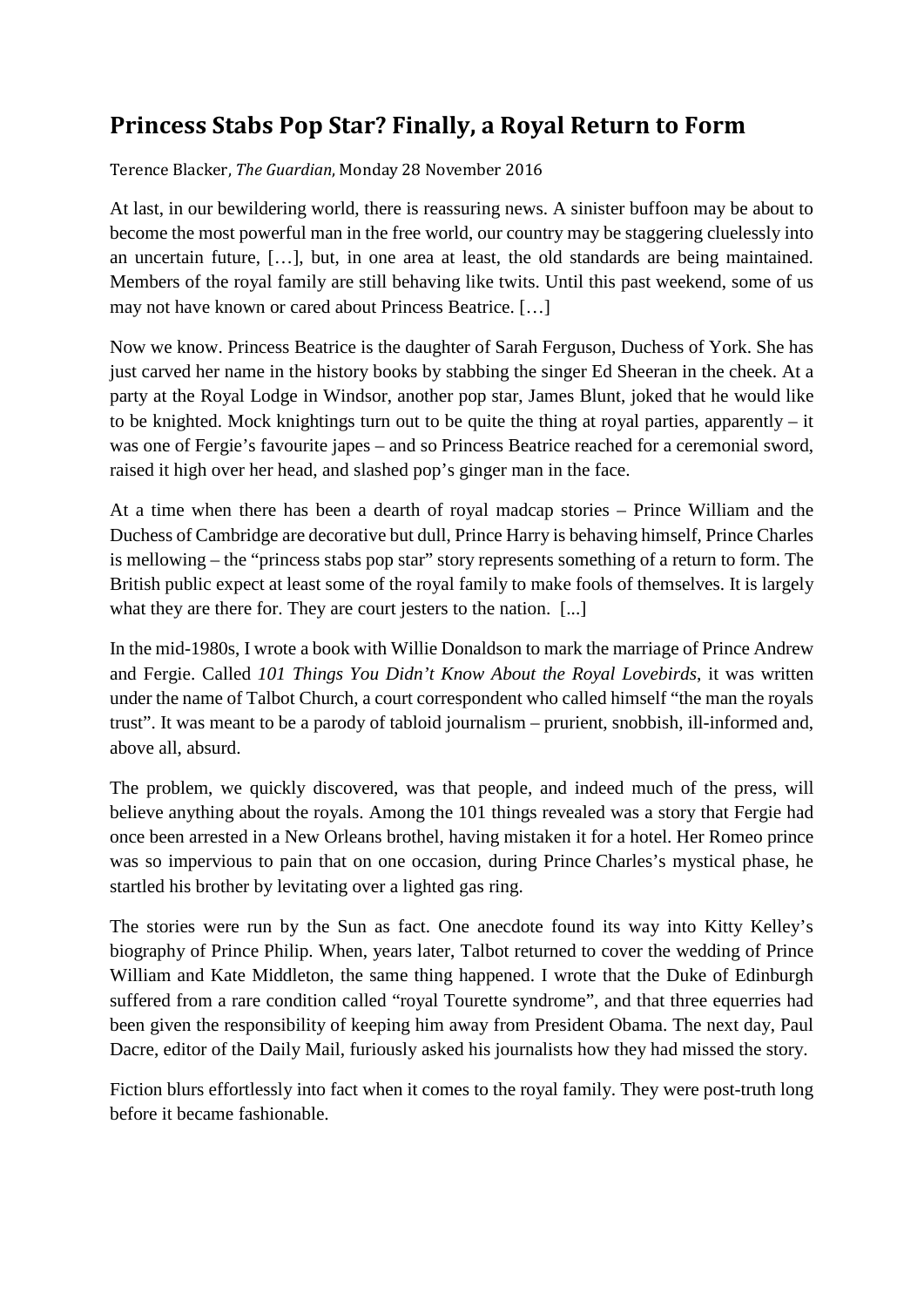#### **Doubts About the Promised Bounty of Genetically Modified Crops,** By DANNY

HAKIM. OCT. 29, 2016 *The New York Times*

The controversy over genetically modified crops has long focused on largely unsubstantiated fears that they are unsafe to eat. But an extensive examination by The New York Times indicates that the debate has missed a more basic problem — genetic modification in the United States and Canada has not accelerated increases in crop yields or led to an overall reduction in the use of chemical pesticides.

The promise of genetic modification was twofold: By making crops immune to the effects of weedkillers and inherently resistant to many pests, they would grow so robustly that they would become indispensable to feeding the world's growing population, while also requiring fewer applications of sprayed pesticides.

Twenty years ago, Europe largely rejected genetic modification at the same time the United States and Canada were embracing it. Comparing results on the two continents, using independent data as well as academic and industry research, shows how the technology has fallen short of the promise.

About 20 years ago, the United States and Canada began introducing genetic modifications in agriculture. Europe did not embrace the technology, yet it achieved increases in yield and decreases in pesticide use on a par with, or even better than, the United States, where genetically modified crops are widely grown.

An analysis by The Times using United Nations data showed that the United States and Canada have gained no discernible advantage in yields — food per acre — when measured against Western Europe, a region with comparably modernized agricultural producers like France and Germany. Also, a recent National Academy of Sciences report found that "there was little evidence" that the introduction of genetically modified crops in the United States had led to yield gains beyond those seen in conventional crops.

At the same time, herbicide use has increased in the United States, even as major crops like corn, soybeans and cotton have been converted to modified varieties. And the United States has fallen behind Europe's biggest producer, France, in reducing the overall use of pesticides, which includes both herbicides and insecticides.

One measure, contained in data from the United States Geological Survey, shows the stark difference in the use of pesticides. Since genetically modified crops were introduced in the United States two decades ago for crops like corn, cotton and soybeans, the use of toxins that kill insects and fungi has fallen by a third, but the spraying of herbicides, which are used in much higher volumes, has risen by 21 percent.

By contrast, in France, use of insecticides and fungicides has fallen by a far greater percentage — 65 percent — and herbicide use has decreased as well, by 36 percent.

Fears about the harmful effects of eating G.M. foods have proved to be largely without scientific basis. The potential harm from pesticides, however, has drawn researchers' attention. Pesticides are toxic by design — weaponized versions, like sarin, were developed in Nazi Germany — and have been linked to developmental delays and cancer.

The industry is winning on both ends — because the same companies make and sell both the genetically modified plants and the poisons.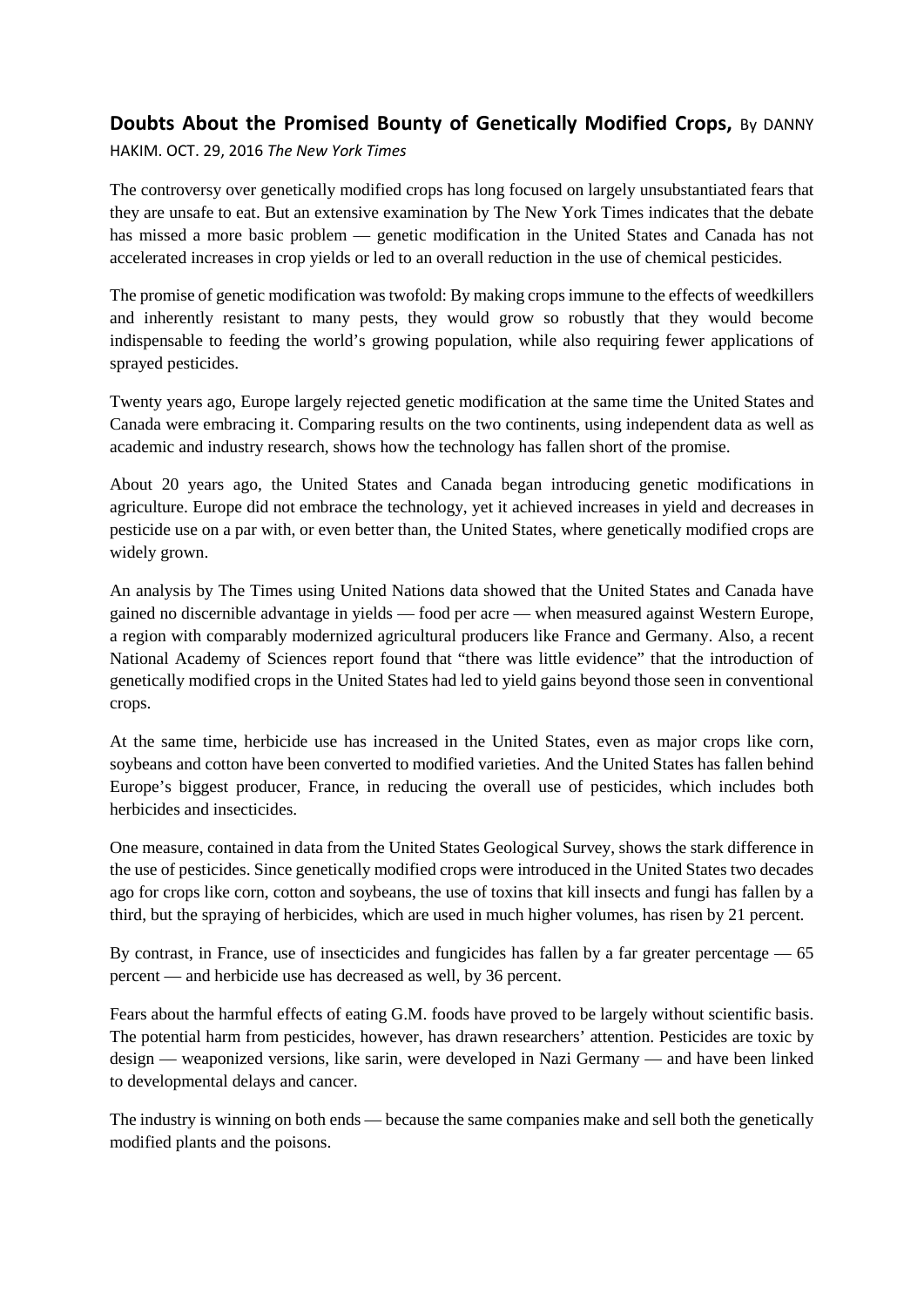## **I'm a Deliveroo rider. Collective action is the only way we'll get a fair deal**

Callum Cant, The *Guardian*, 31st March 2017

I started [working for Deliveroo](https://www.theguardian.com/business/2017/mar/27/deliveroo-riders-plan-legal-action-over-employment-rights) in Brighton last summer. At first, it wasn't a bad job, but month by month I noticed my earnings declining. We're paid £4 per drop, with no hourly rate, and I was having to wait longer and longer for each new order. Even though I was getting more efficient and learning how to get around the city faster, I was making a lower hourly rate.

Now it's got so bad that last Saturday I made £12 between midday and 7pm. That's £1.71 an hour. Minus costs such as bike maintenance and phone data, I earned practically nothing for seven hours' work. That's not an unusual story. Average wages have been nosediving for all the couriers. Supposedly "peak" hours can pay less than minimum wage, and some evenings 25-plus couriers hang around at our zone centre, desperate for orders. [Deliveroo](https://www.theguardian.com/business/deliveroo) don't care if we're all waiting around: with no hourly wage our time costs them nothing.

But the lack of work isn't the only problem. After an accident last month I was unable to work for two weeks and had a smashed phone screen. Because Deliveroo gives us no sick pay and no insurance, I had to foot the cost of lost wages and repair myself. All told, one accident ended up costing me over £200. Being a bike courier is a dangerous job, and accidents like this aren't uncommon.

In this context, it's no surprise that we started to get organised. In November, riders started distributing the Rebel Roo, a self-organised bulletin that spread info about strikes and the fight for better wages and conditions by Deliveroo riders. By January, we had set up a first meeting and met with the grassroots [Independent Workers Union of Great](https://iwgb.org.uk/)  [Britain](https://iwgb.org.uk/) (IWGB), who agreed to represent us.

Things escalated quickly from there. The next Saturday, 4 February, there was [a](http://www.socialistparty.org.uk/articles/24632)  [spontaneous strike](http://www.socialistparty.org.uk/articles/24632) that caused multi-hour delays for deliveries and cut order volume by about 50%. During the strike we held an assembly to come up with demands. First, a higher pay-per-drop rate of £5, to give us a living wage. Second, a hiring freeze, to create more work for the couriers already working for Deliveroo. Third, no victimisation of trade union activists. The IWGB gave Deliveroo an ultimatum: they had two weeks to meet our demands, or we would start a campaign.

Within two weeks Deliveroo wrote to riders confirming they were not taking on any new recruits, but pay stayed the same, and so when the two weeks ran out we began a campaign. Immediately an [ITV investigation featuring Brighton riders](http://www.itv.com/news/2017-02-22/deliveroo-tells-itv-news-majority-of-our-riders-are-happy/) was released, followed by public meetings, the [support of the shadow chancellor John](https://iwgb.org.uk/2017/02/23/press-release-shadow-chancellor-john-mcdonnell-urges-deliveroo-to-increase-rider-pay/)  [McDonnell](https://iwgb.org.uk/2017/02/23/press-release-shadow-chancellor-john-mcdonnell-urges-deliveroo-to-increase-rider-pay/) and, on Tuesday last week, a mass bike ride protest with Deliveroo riders and supporters coming together to demand a living wage and £5 per drop. Along with a similar campaign by the [Industrial Workers of the World](https://iww.org.uk/) in Leeds and Bristol and the [strikes last summer in London](https://www.theguardian.com/business/2016/aug/15/deliveroo-workers-strike-again-over-new-pay-structure), we're proving that the only guaranteed way to improve conditions in the so-called "gig economy" is through the organisation and action of the people who work in it.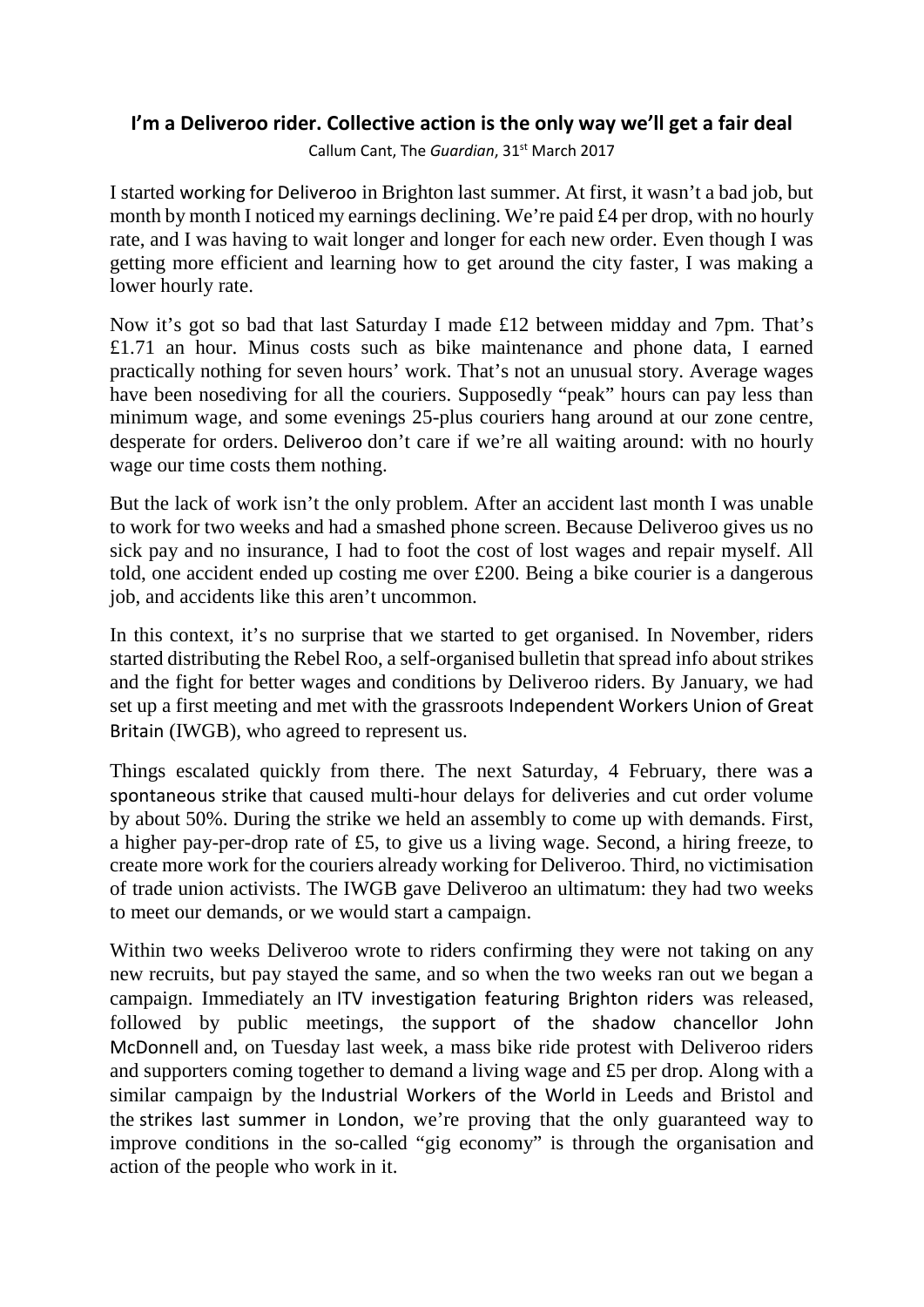# **Should exercise be compulsory at work?**

*BBC News,* 5th April 2017

The news this week that more than 20 million people in the UK are [physically inactive](http://www.bbc.co.uk/news/health-39457993) has led to a lot of discussion over how to tackle the problem. But with no easy solution and rates of obesity rising fast has it come to the point that exercise should become part of our working day?

"Exercise in the office isn't a new idea. But it's such a clear win-win - in terms of health, morale and productivity," says Ryan Holmes, the CEO of HootSuite, a social media platform. Holmes makes a passionate case for exercise becoming part of the working day and bosses paying for it. His social media tech company has about 700 employees, and exercise before, during and after working hours is encouraged, in the small on-site gym.

Tech giant Google led the way in office gyms but Holmes doesn't believe a company has to have a gym on site, and says he encouraged staff to exercise even when they were a small startup. "We made it clear that anyone could block off an hour for exercise during the day, provided it didn't conflict with meetings and they made up the time (by having lunch at their desks, for instance)." And he believes it's more than worth it. "I see employees return from workouts refreshed and better focused on their jobs. Time lost on exercise is made back and more in terms of improved productivity."

The government issued guidelines in 2015 on how promoting a culture that improves the health and wellbeing of employees is "good management and leads to healthy and productive workplaces".

And there is an economic case for promoting exercise at work - healthy staff mean fewer absences due to illness. Each year, more than a million working people in the UK experience a work-related illness. This leads to around 27 million lost working days costing the economy an estimated £13.4bn.

A [study at Bristol University showed](http://news.bbc.co.uk/1/hi/health/7785219.stm) that employees who can exercise at work "are more productive, happy, efficient and calm". Exercise re-energised staff, improved their concentration and problem-solving and made them feel calmer.

Exercise breaks are a feature of a number of large Japanese companies. In 2010, China reintroduced mandatory exercises twice a day at state-owned companies after a three-year gap. Making exercise compulsory would be seen as a step too far for a country like the UK, but with more and more desk-bound jobs these days, do employers hold the key?

One place to start could be for employers to [ban "cake culture"](http://www.bbc.co.uk/news/health-36608269) in the office. Prof Nigel Hunt, from the Faculty of Dental Surgery at the Royal College of Surgeons, says the habit of bringing cakes into the office fuels obesity and dental problems. He suggests staff should be rewarded with fruit, nuts or cheese instead.

Another very simple step to help our health in the office is to stand up more. [Standing up](http://www.bbc.co.uk/news/health-27939985) three hours a day, five days a week for a year, would be the equivalent of "running 10 marathons", according to experts. NHS Choices recommends breaking up long periods of sitting time with "shorter bouts of activity for just one to two minutes". And some people now choose to work standing at higher desks.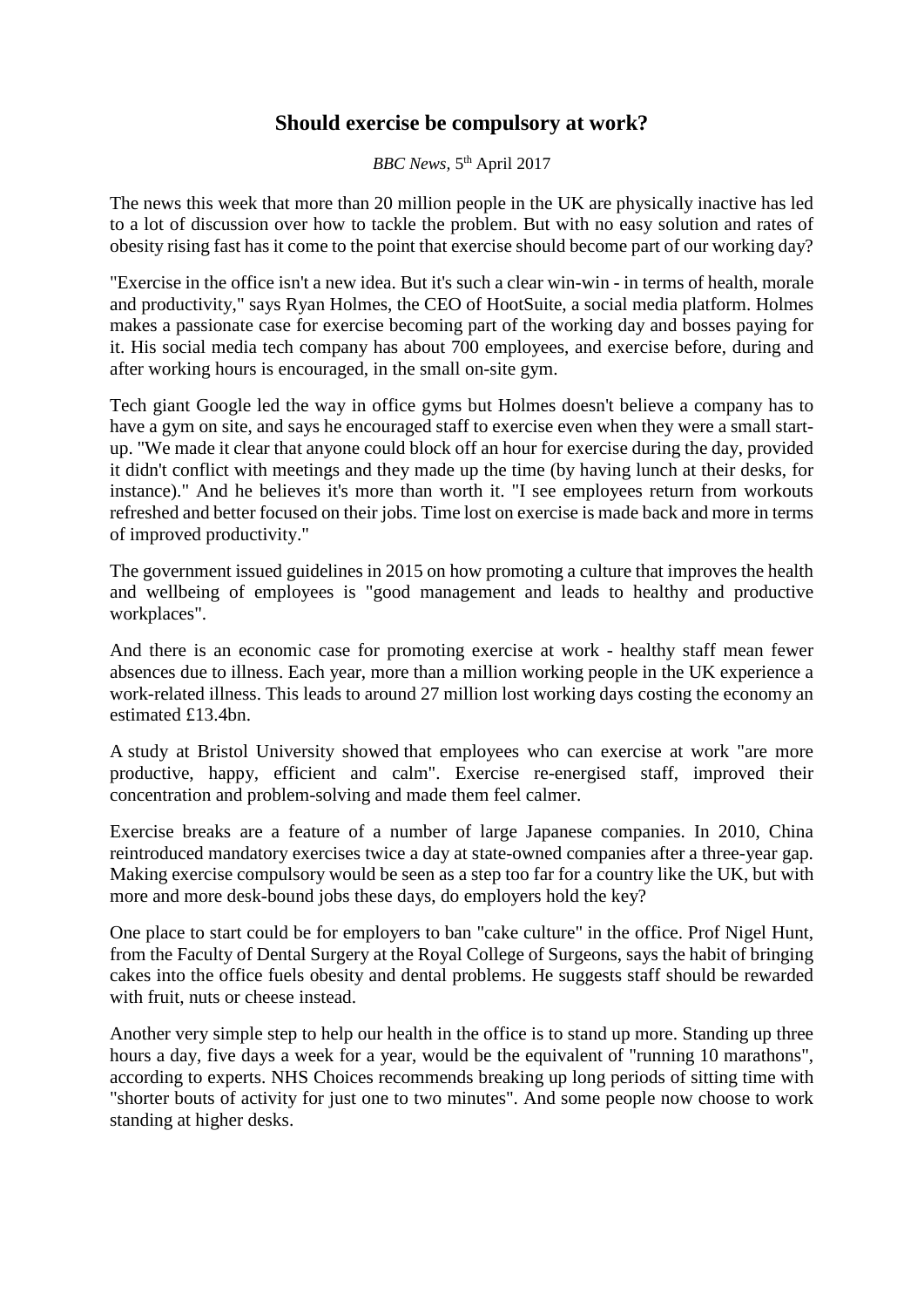# **Scientists See Aquaculture in America's Future**

#### **Mike O'Sullivan – VOA News – October 02, 2016**

LONG BEACH, CALIFORNIA — "We must plant the sea and herd its animals," the late ocean researcher Jacques Cousteau said more than 40 years ago, "using the sea as farmers instead of hunters."

Scientists who share the vision of thriving fish farms off the California coast met at workshops this year and last sponsored by the NOAA Sea Grant program.

NOAA, the federal National Oceanic and Atmospheric Administration, this year opened federal waters on the U.S. Gulf Coast to aquaculture, and a private commercial venture hopes to build a massive fish farm off San Diego on the Pacific Coast.

Ocean farms must be situated carefully, based on ocean currents, depth and other conditions, and scientists must watch for potential pollutants and disease, said Jerry Schubel, president and CEO of the Aquarium of the Pacific in Long Beach, California. Schubel is one of the scientists advocating for aquaculture in federal waters off California. He says fish farmers must only breed native species to maintain the balance of the region's ecology.

Some environmentalists are worried about the impact, and Schubel says that fish farming has been done badly in some places where pollutants have entered the food chain.

"We should start with a couple of farms that are located in the right spots, monitor them very carefully, set high standards, and that would relieve some of the concern that many in the public have," he said.

#### **Aquaculture booming worldwide**

"Populations of wild fish in the oceans today are approximately half or less than half of what they historically were," said Paul Olin of California Sea Grant, based at the Scripps Institution of Oceanography near San Diego. He says the shortfall is being made up through land-based and ocean-based aquaculture, which together account for more than half of all seafood produced for human consumption.

Americans are the world's third largest seafood eaters, after the Chinese and Japanese, and U.S. demand is growing. Yellowtail and striped bass are prime candidates for fish farms in coastal California, as are red drum and cobia on the Gulf Coast. China and other Asian countries are world leaders in aquaculture. Other major producers include Norway and Chile. The United States has lagged, partly because of its productive fisheries, said James Morris of NOAA's National Ocean Service and National Centers for Coastal Ocean Science, "but we know that going forward in the future that aquaculture is a solution to the growing demand for seafood," he said.

The commercial venture off San Diego hopes to place 48 underwater cages off the coast, each 11,000 cubic meters. It would eventually harvest 10 million fish a year. Federal officials are evaluating the proposal, which has many hurdles to clear. It's timeline is unclear.

There are fish farms in state waters and several mussel farms in federal waters off the coasts of California and Massachusetts.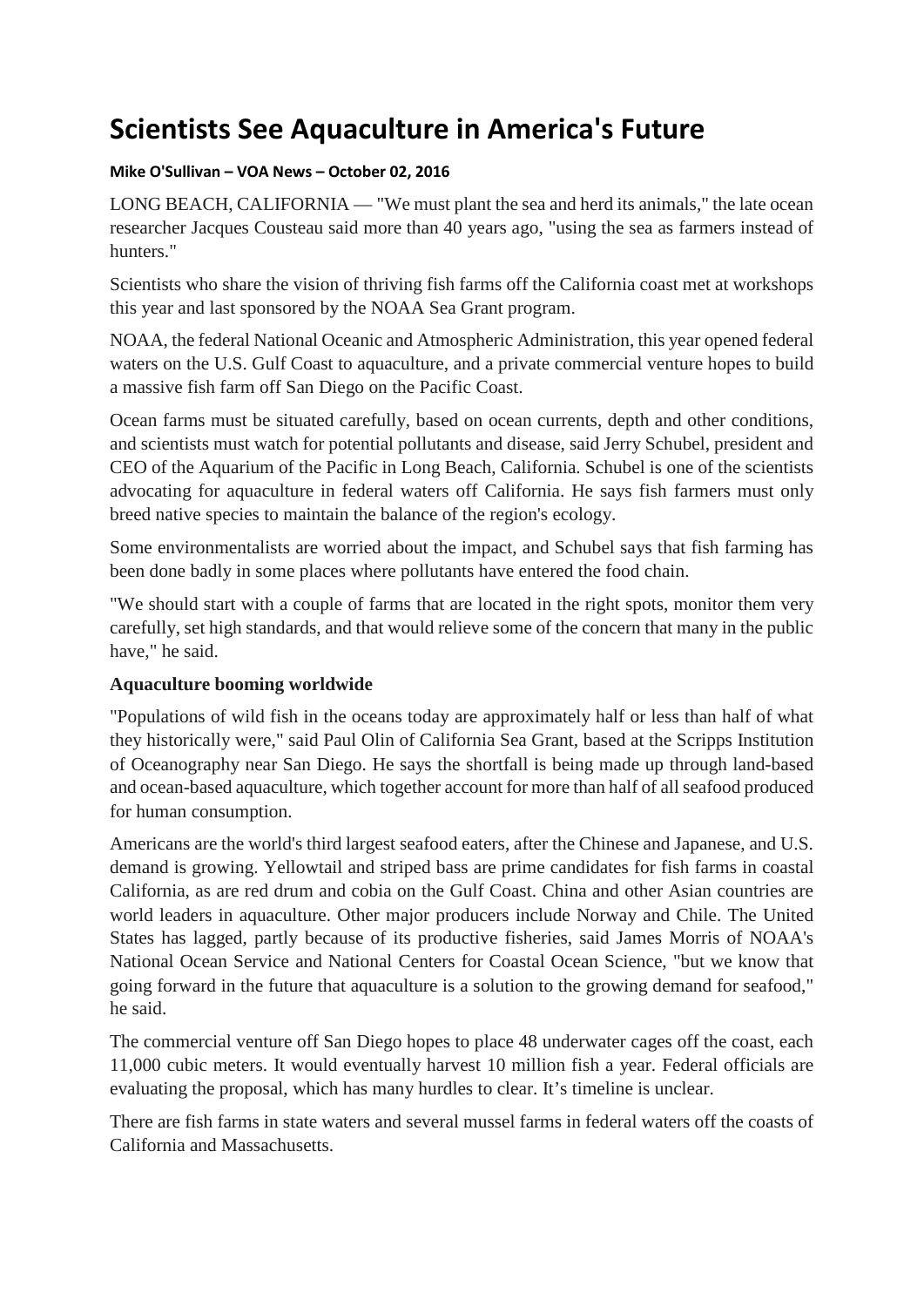# **The immigrant experience, reimagined through art,** Christian Science

Monitor, May 11, 2017

As if the process of becoming a US citizen weren't full of enough symbolism, Andrea Birch-Christian was naturalized inside an art museum. "It feels good, it feels happy," Ms. Birch-Christian said after the May 4 ceremony at Boston's Institute of Contemporary Art. This month, the ICA hosted its first naturalization ceremony, welcoming 137 immigrants from some 50 countries. The ceremony was done in conjunction with a survey of more than 20 years of work by the American visual artist Nari Ward. Like Birch-Christian, Mr. Ward immigrated to the US from Jamaica, in his case as a 12-year-old.

Birch-Christian and few (if any) of the newcomers had ever heard of Ward. They simply showed up at the location assigned by the Citizenship and Immigration Services. But the swearing-in was a fitting addition to an exhibit meant to challenge notions of what it means to be American, organizers said. "Art museums are important civic spaces for us to learn and connect," museum director Jill Medvedow said during the event, noting that Ward's work "illustrates what it is like for him to be an immigrant from Jamaica."

But Ward's work is more than an expression of his personal journey from Jamaica to New York, where he lives today. At a time when immigration has become a contentious political issue, he's emerged as one of the most visible artists fostering conversations about the topic in ways that go beyond Republican and Democrat talking points.

To be sure, the museum couldn't have anticipated that the survey would become so relevant to the current political discussion. It originated in Miami in November 2015 and has also shown in Philadelphia. But the messages in his work have taken on new significance under the Trump administration. In another sign of Ward's growing cultural influence, he won this year's Vilcek Prize in Fine Arts. It's a \$100,000 award given annually to immigrant artists.

One of the most prominent installations in "Nari Ward: Sun Splashed," which runs through Sept. 4 in Boston, is "We the people." The piece spells out the opening words to the preamble of the US Constitution in shoelaces. It's an arresting image. And it's an installation that epitomizes Ward's style of repurposing everyday objects – most of which he culls from New York City streets – to convey powerful cultural and political messages.

But why shoelaces? Why not string or yarn or rope? When Birch-Christian and her husband, Sandy Christian, walked into Ward's show, they recognized images from their native Jamaica – but weren't sure what to make of the laces. Mr. Christian thought they could reference Jamaicans' penchant for reusing common objects.

Ward's work is loaded with metaphor and dual meaning. That way, he says, viewers will draw their own conclusions. "I'm trying to find those middle spaces," says Ward. "There's always the contrast that creates the conversation."

For him, the shoelaces served as a visual effect to "We the People" and as a vehicle to make the piece collaborative. Ward sought to create individual connections with the powerful phrase. At other installations of the piece, many of the laces were donated by individuals. In Boston, members of the ICA's teen group helped assemble the piece; youth groups at other museums have also been involved with its installation.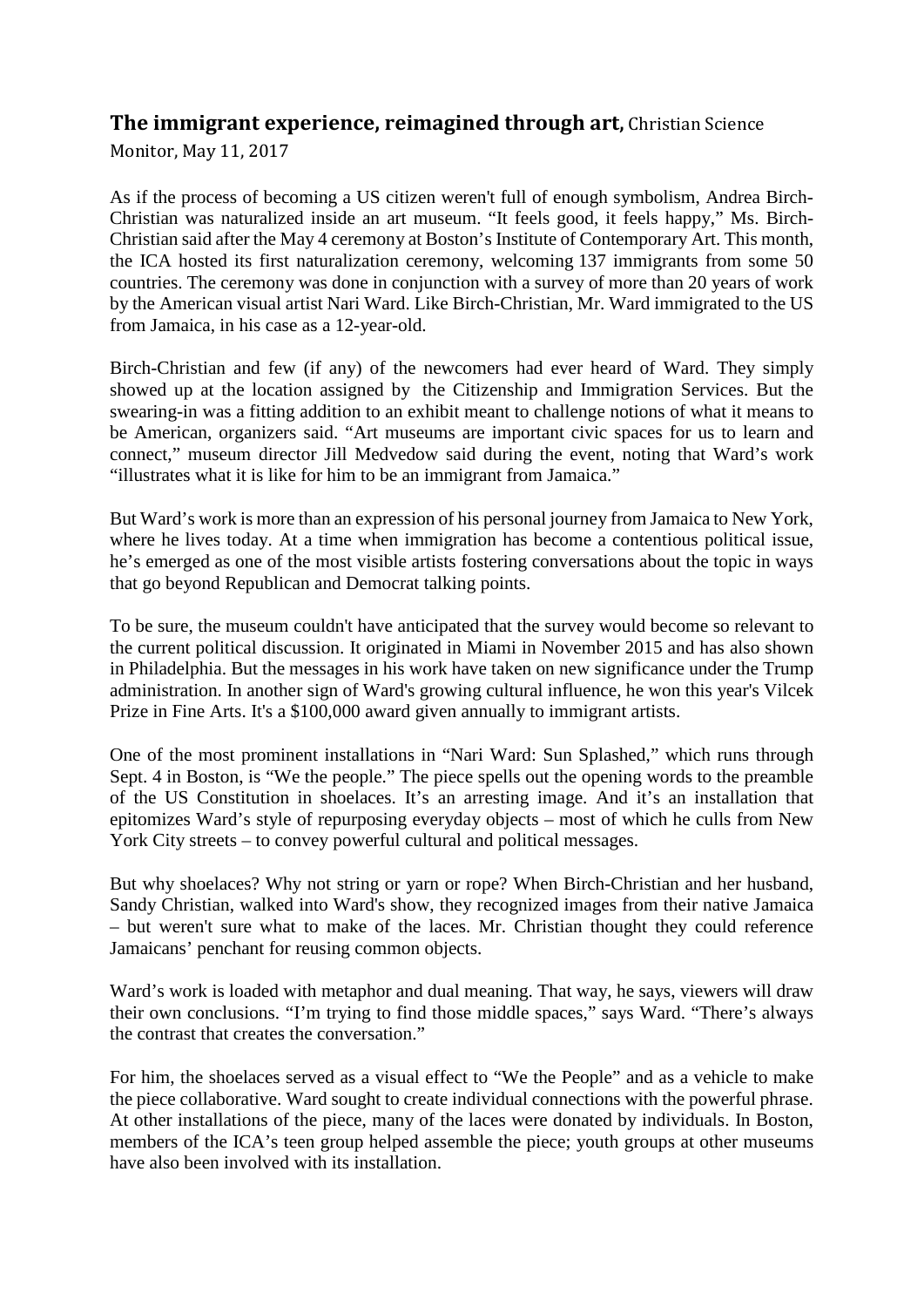# **Government is completely unprepared for the coming robot**

**takeover, MPs warn,** *[Andrew Griffin,](http://www.independent.co.uk/author/andrew-griffin) Wednesday 12 October 2016, The Independent Tech*

The government is unprepared for the fundamental changes to our lives that robots will bring, according to MPs. There is no strategy for developing the new kinds of skills that workers will need after automation and artificial intelligence takes over their lives, according to a new report from the Science and Technology Committee.

Technological advances like driverless cars and supercomputers are turning science fiction into real life, the report warns. But the government is doing very little for prepare for that future, MPs have said. The report urges the government to set up a commission that would stop artificial intelligence from destroying our lives rather than enriching it. The senior MPs did point to the various good that is coming from AI – through selfdriving cars and computers that can help diagnose diseases. But it pointed to the huge dangers, too – including the potential bias of computer systems, like when the Google Photo app labelled black people as gorillas. Tania Mathias, acting chairwoman of the committee, warned: "Science fiction is slowly becoming science fact, and robotics and AI look destined to play an increasing role in our lives over the coming decades.

"It is too soon to set down sector-wide regulations for this nascent field but it is vital that careful scrutiny of the ethical, legal and societal ramifications of artificially intelligent systems begins now." The report said that the tech industry had been taking the lead in thinking about how AI might shape – and endanger – our lives. It praised the work done by various companies in setting up ways of exploring the future of robotics and how it might be harnessed. But it said that the government hasn't done enough to prepare for those same problems. Dr Mathias said: "Government leadership in the fields of robotics and AI has been lacking. Some major technology companies including Google and Amazon - have recently come together to form the partnership on AI.

"While it is encouraging that the sector is thinking about the risks and benefits of AI, this does not absolve the Government of its responsibilities. It should establish a commission on artificial intelligence to identify principles for governing the development and application of AI, and to foster public debate. "Concerns about machines taking jobs and eliminating the need for human labour have persisted for centuries. Nevertheless, it is conceivable that we will see AI technology creating new jobs over the coming decades while at the same time displacing others. "Since we cannot yet foresee exactly how these changes will play out, we must respond with a readiness to reskill and upskill.

"This requires a commitment by the Government to ensure that our education and training systems are flexible, so that they can adapt as opportunities and demands on the workforce change. "It is disappointing that the Government has still not published its digital strategy and set out its plans for equipping the future workforce with the digital skills we will need."